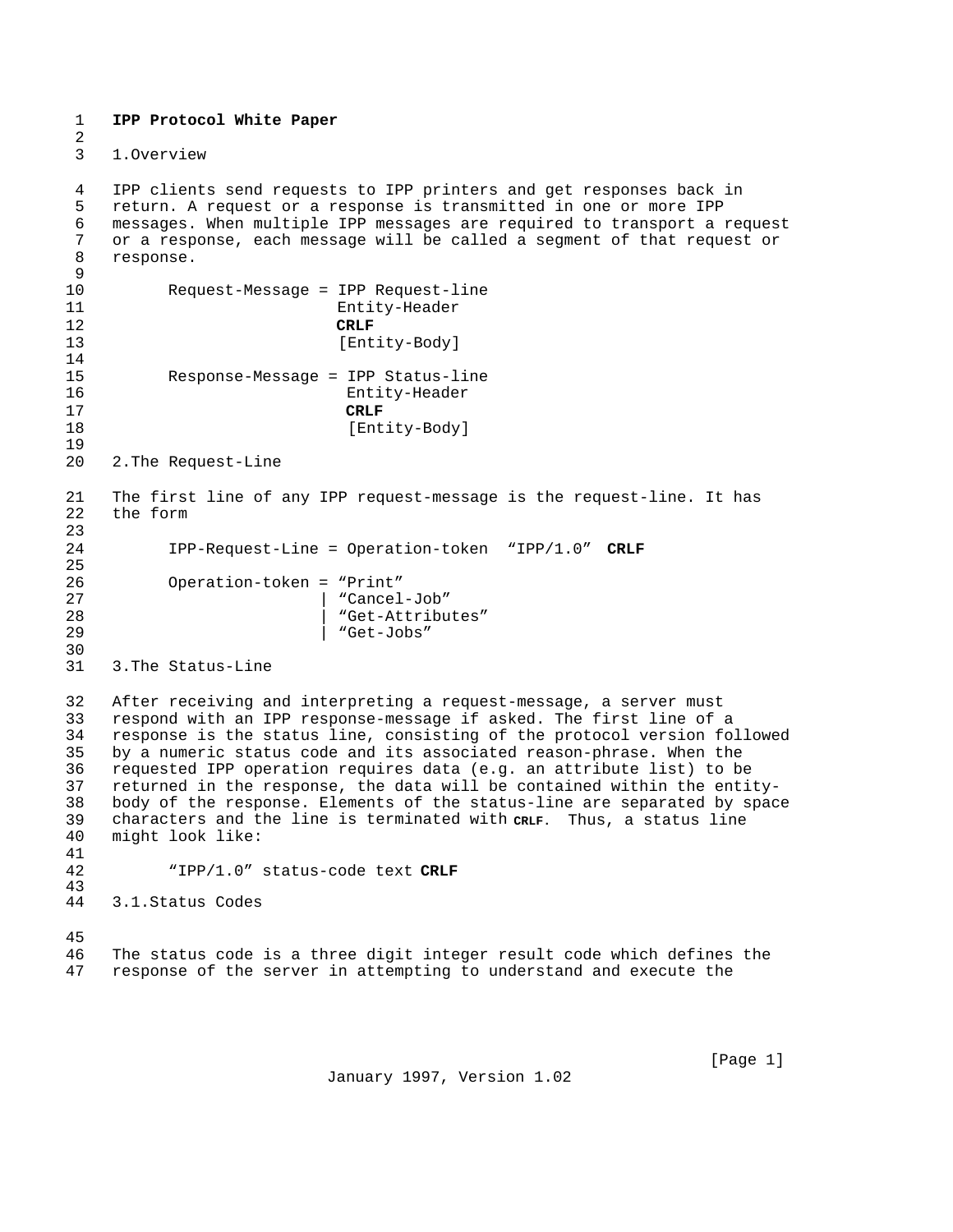| 48<br>49<br>50                   | operation specified in the request. A reason-phrase provides additional,<br>human readable information about the status condition posted.                                                                                                                                                                       |  |  |
|----------------------------------|-----------------------------------------------------------------------------------------------------------------------------------------------------------------------------------------------------------------------------------------------------------------------------------------------------------------|--|--|
| 51<br>52                         | The first digit of the reason code defines the class of response:                                                                                                                                                                                                                                               |  |  |
| 53                               | 1xx: Reserved                                                                                                                                                                                                                                                                                                   |  |  |
| 54<br>55                         | 2xx: Success - the request was successfully received,<br>$\bullet$<br>understood, and accepted                                                                                                                                                                                                                  |  |  |
| 56                               | 3xx: Conditional Success - Recovery may be required<br>$\bullet$                                                                                                                                                                                                                                                |  |  |
| 57<br>58                         | 4xx: Client Error: the request contains bad syntax or cannot be<br>$\bullet$<br>fulfilled                                                                                                                                                                                                                       |  |  |
| 59<br>60                         | 5xx: Server Error: the server failed to fulfill an apparently<br>valid request                                                                                                                                                                                                                                  |  |  |
| 61<br>62                         | 4. Header Syntax                                                                                                                                                                                                                                                                                                |  |  |
| 63<br>64<br>65<br>66             | IPP headers defined in this document (Entity-Headers and Content-<br>Headers) conform to the rules of RFC 822. All IPP headers are of the<br>form:                                                                                                                                                              |  |  |
| 67<br>68                         | IPP Header = field-name ":" [field-value] CRLF.                                                                                                                                                                                                                                                                 |  |  |
| 69<br>70<br>71<br>72             | IPP defines the octet sequence CRLF as the end-of-line marker for all<br>protocol elements except the entity-body. All IPP Content-Headers begin<br>with the phrase "Content-".                                                                                                                                 |  |  |
| 73                               | 5. Entity-Headers                                                                                                                                                                                                                                                                                               |  |  |
| 74<br>75<br>76<br>77<br>78<br>79 | Entity-Headers contain optional information which applies to the entire<br>entity-body, and is required to correctly process the entity-body.<br>Examples include things like data compression, security tokens,<br>localization information, and the like. Specific Entity-headers are to<br>be defined.       |  |  |
| 80                               | 6. The Entity-Body                                                                                                                                                                                                                                                                                              |  |  |
| 81<br>82<br>83<br>84<br>85       | The data associated with an IPP request or response is transmitted in<br>the entity-bodies of one or more messages. An IPP entity-body contains<br>Content-Headers which aid the receiver in interpreting and responding to<br>the data.                                                                        |  |  |
| 86                               | 6.1. Content-Header Fields                                                                                                                                                                                                                                                                                      |  |  |
| 87<br>88<br>89<br>90<br>91       | Content-Header fields appear throughout an entity-body, and define<br>boundary markers and protocol flags that are required to correctly parse<br>and respond to the content of the entity-body. Five types of Content-<br>Headers are defined, which are described in subsequent sections of this<br>document: |  |  |
| 92<br>93<br>94                   | Content-Header = Content-Type<br>Content-Length                                                                                                                                                                                                                                                                 |  |  |

January 1997, Version 1.02

[Page 2]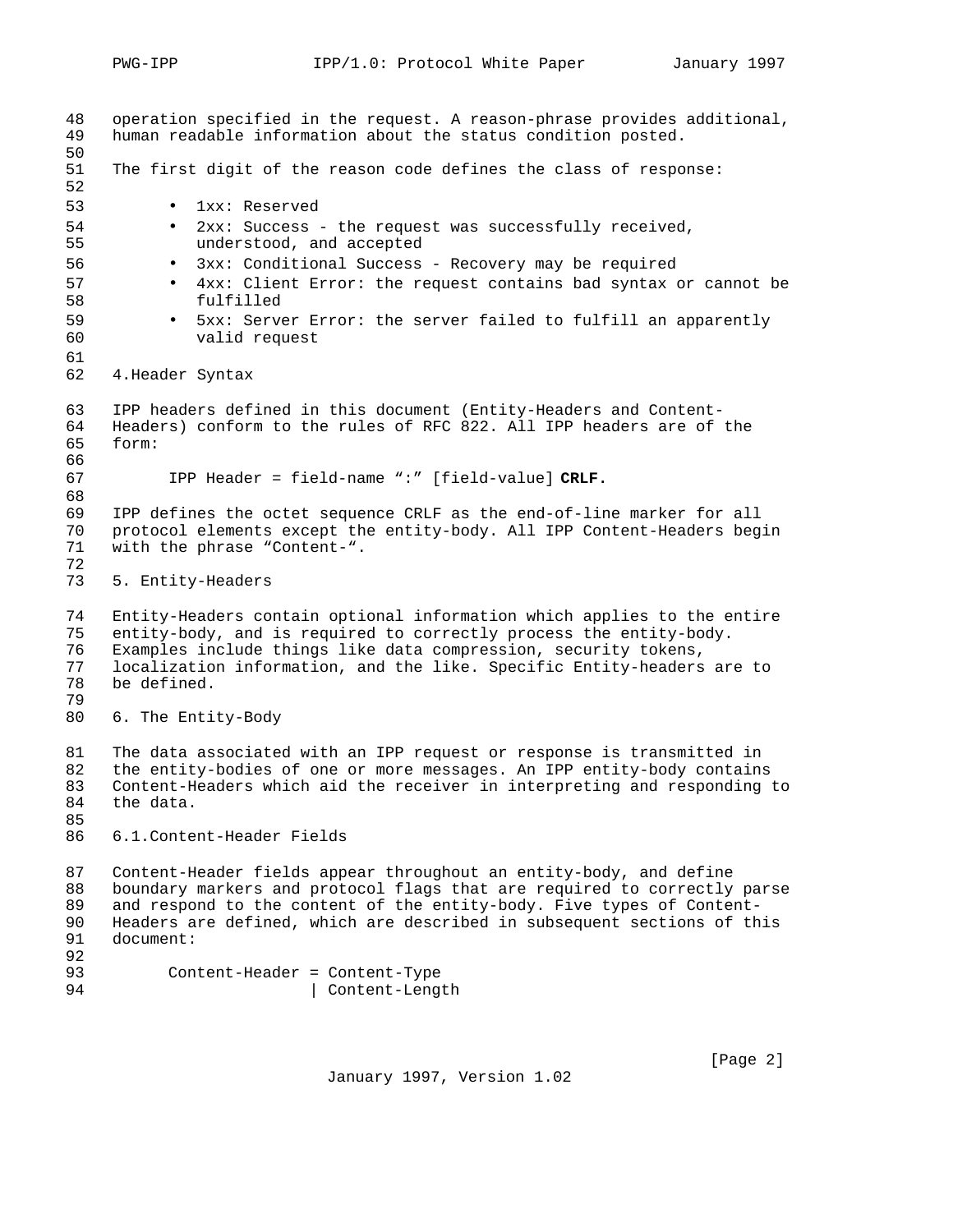95 | Content-Segment-Flag 96 | Content-Sequence-Number<br>| Content-Response-Requir 97 | Content-Response-Required-Flag 6.1.1.Content-Type 101 The Content-Type field is used to mark content boundaries within the<br>102 entity-body, e.g. the beginning of a print job. Four boundary markers 102 entity-body, e.g. the beginning of a print job. Four boundary markers<br>103 are defined in subsequent sections of this document: are defined in subsequent sections of this document: 104<br>105 Boundary-Marker = Print-Job-Marker 106 | Document-Marker 107 | Document-Part-Marker 108 | End-of-Job Marker 110 6.1.2. Content-Length Content-Length defines the length of the following data, in bytes. It is used specifically to define the length of a document-part. For example, the content-length field Content-Length : 4096 indicates that the next 4096 bytes in the stream is document data and is not to be interpreted by the IPP process. Use of a length field is 119 preferred over the Boundary-string notion of the Multipart/mixed MIME<br>120 because the sender does not have to determine a unique boundary strin because the sender does not have to determine a unique boundary string for each segment, which may be difficult for some PDLs. 6.1.3. Content-Segment-Flag The Content-Segment-Flag field provides a mechanism for senders to break up the content of a document into segments. This allows a client to transmit the document on the fly, as it is being generated, without having to know the length of the entire document beforehand. In addition, in combination with Content-Sequence-Number and Content- Response-Required-Flag, this field enables an application to more reliably recover from situations where a print request is being sent to a Printer that cannot queue the document, and printing fails during transmission. 135<br>136 Content-Segment-Flag = "only" | "first" | "middle" | "last" A value of ONLY means that the entire document is contained within this entity-body. FIRST, MIDDLE, and LAST refer to this content being the first, a middle, or the last of a series of content-segments to be sent. Each segment would be sent in a separate IPP message. If no Content- Segment-Flag is present in a message, Content-Segment is assumed to be "ONLY".

January 1997, Version 1.02

[Page 3]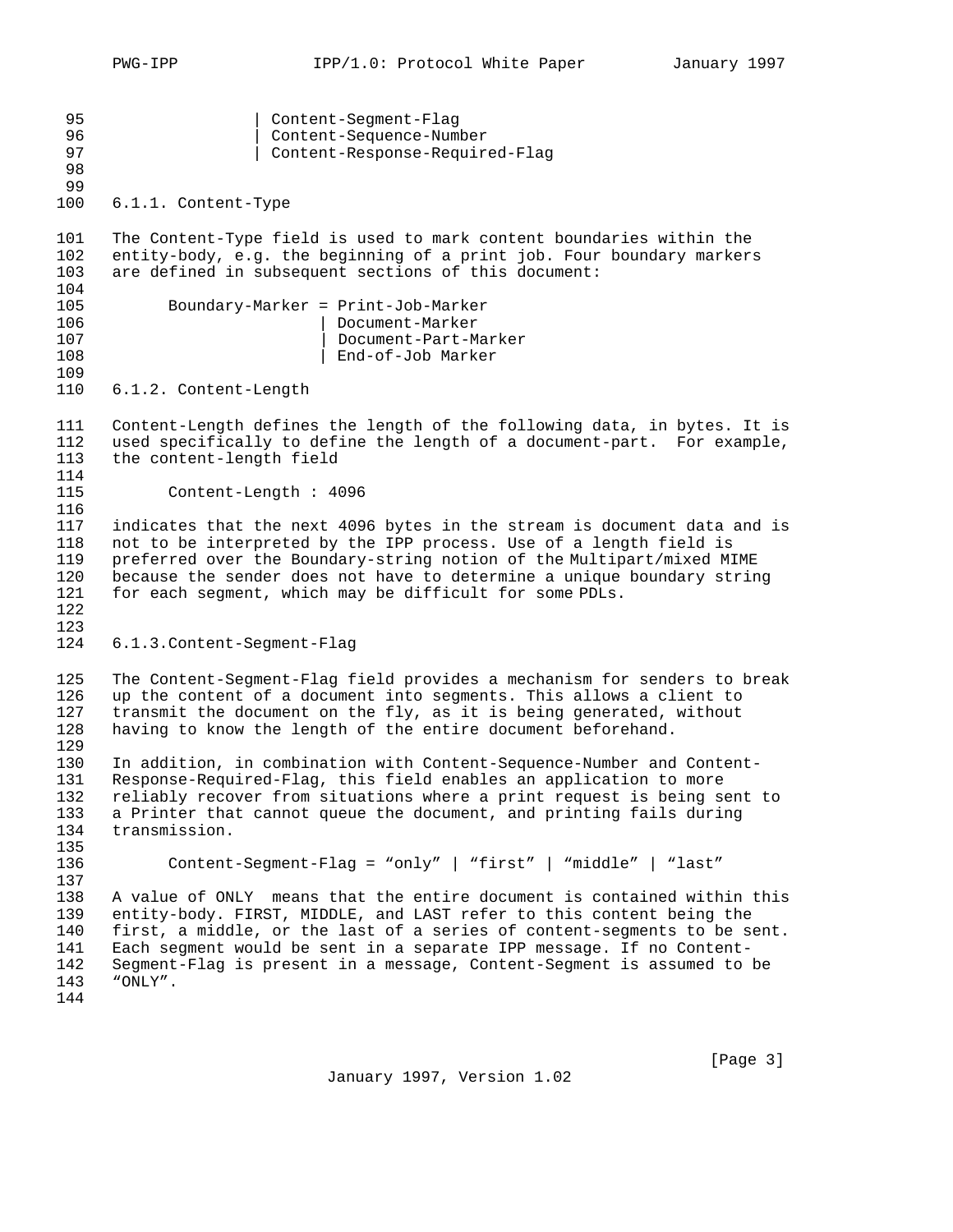- 6.1.4. Content-Sequence-Number
- When document content is being sent in segments, it is required that each segment have an appropriate sequence number associated with it, using this field. This field would have the format:

 "Content-Sequence-Number" ":" integer 151<br>152 For example, if this segment were the third segment in a sequence of content segments, the field would be 154<br>155 Content-Sequence-Number : 3

- -
- 6.1.5. Segment-Response-Required-Flag

 This field allows the sender to request that a response be sent back on each data segment. By setting this flag on, the sender promises not to send another segment until receiving a positive response from the prior segment. The receiver is obligated to send a response to each segment. When the flag is off, the sender will not expect a response to each segment and should send segments continuously until the entire document has been transmitted. The receiver, on the other hand, would only send a response if there were an error condition. If no Segment-Response-166 Required-Flag is present in a message, Segment-Response-Required is 167 assumed to be "YES". assumed to be "YES".

169<br>170 6.2. The Print Job

 A Print Job contains print job attributes and one or more documents. A Print Job is always terminated with an End-Of-Job-Marker. The End-Of-Job Marker is required to complete a Print Request. If no End-Of-Job Marker is sent, the Printer will wait for it until an established time-out period has elapsed. A Printer that does not spool print jobs must not 176 receive any intervening jobs until it has received an end-of-job marker<br>177 for the current job, or it times out. for the current job, or it times out. 

| Print-Job = Print-Job-Marker |
|------------------------------|
| [Job-Attribute-list]         |
|                              |
|                              |
|                              |

6.2.1.Print-Job-Marker

```
187 The Print-Job-Marker identifies the data that follows as an IPP Print-
188 Job.
189<br>190
                  190 Print-Job-Marker = "Content-Type : IPP-Print-Job"
```
 

January 1997, Version 1.02

[Page 4]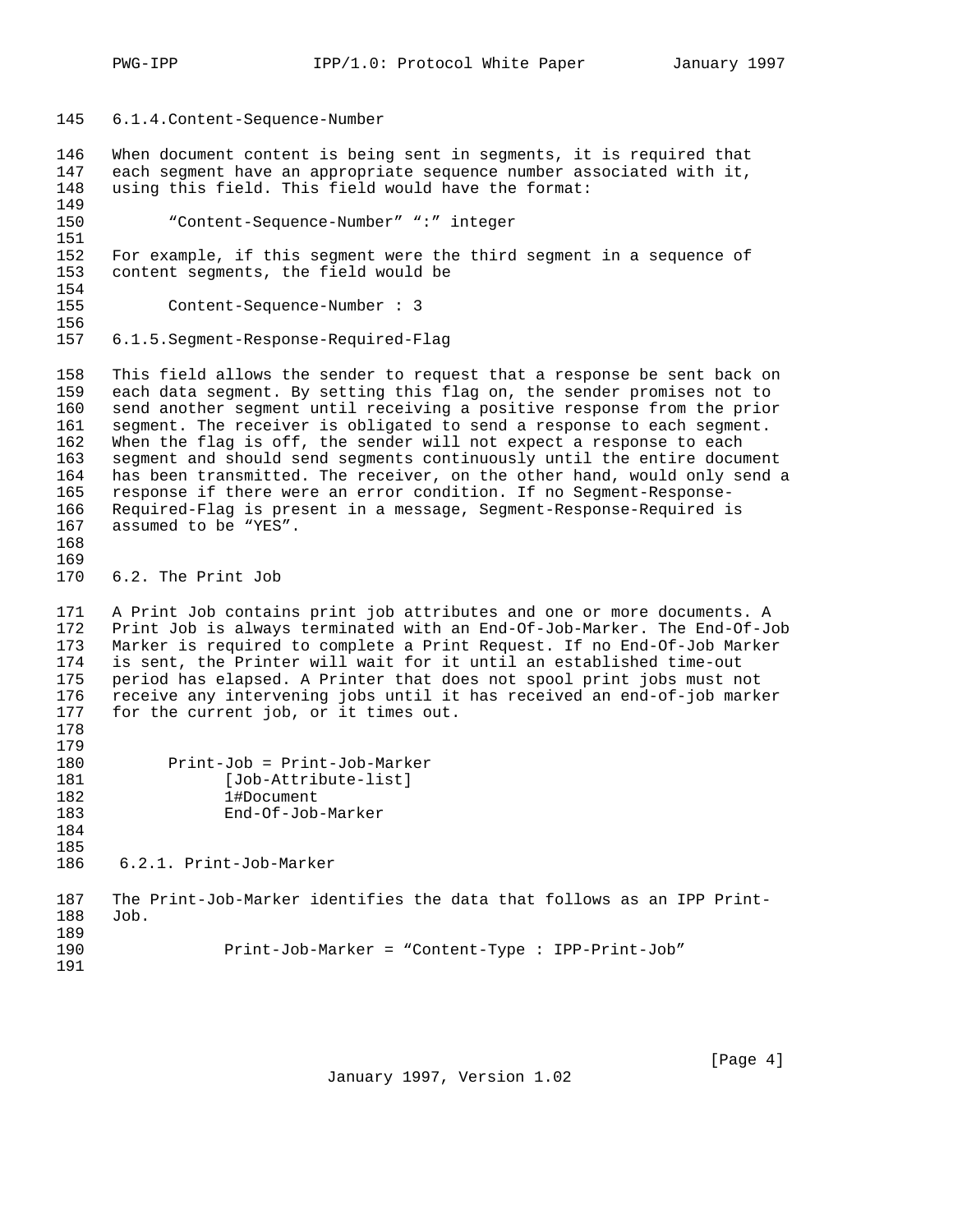6.3.The Document

 An IPP document contains the attributes of the document and optionally the document content. If no content is present, a reference to the document must be provided as one of the document attributes. Document = Document-Marker 198 [Document-Attribute-List]<br>199 0#Document-Part 0#Document-Part 6.3.1.Document-Marker A Document Marker is defined as "Content-Type : IPP-Document" 6.3.2.Document-Parts An IPP Document may be split into multiple Document-Parts for transmission. This makes it possible for IPP clients to send documents 208 one segment at a time, without requiring them to know the length of the 209 entire document beforehand. entire document beforehand. Document-Part = Document-Part-Marker 212 Document-Part-Length-Field 213 Document-Part-content 6.3.2.1.Document-Part-Marker A Document-Part-Marker is defined as "Content-Type" ":" Vendor "/" Data-Stream-Format "/" Version Thus, for example, if the document-part contained part of a Postscript Level 2 document, the Document-Part-Marker would be specified as: Content-Type: Adobe/Postscript/2.0 224<br>225 An alternative scheme would be to use existing registered MIME types to 226 identify the data stream format. Some PDLs would have to obtain 227 registered MIME types. registered MIME types. 6.3.2.2. Document-Part-Length-Field For a document-part, Content-Length defines the length of this document- part, in bytes. 6.3.2.3.Document-Content Document-content is the actual PDL of the document-part being sent.

January 1997, Version 1.02

[Page 5]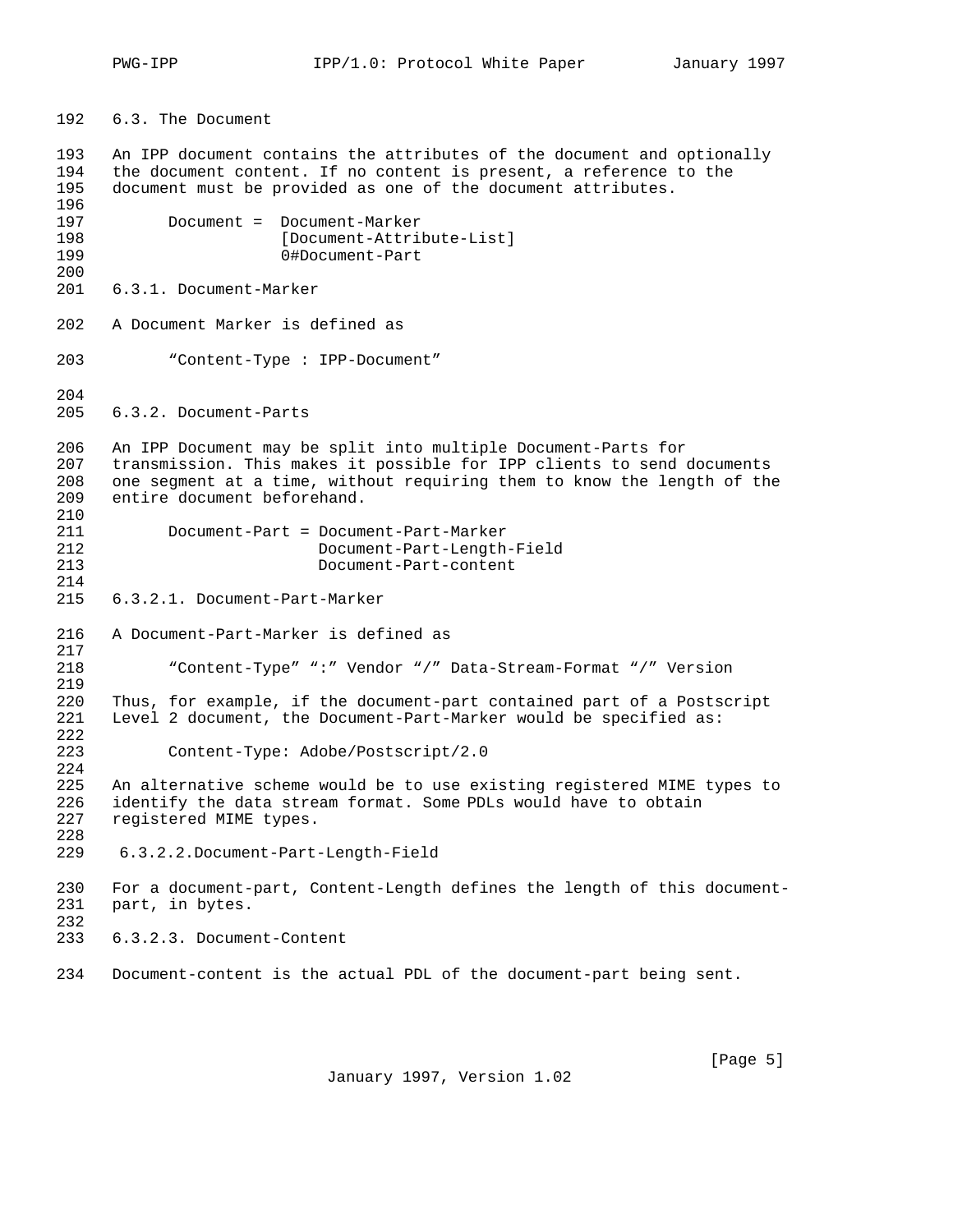235 6.3.3. End-Of-Job-Marker 236 An end-of-job marker is required to tell the receiver that no more 237 documents are to be sent as part of this job. 238 239 End-Of-Job-Marker = "Content-Type : End-Of-Job" 240 241 6.3.4.Attribute-Lists 242 6.3.4.1.1. IPP defines three types of attribute lists: 243<br>244 Job-Attribute-List = Job-Attribute 245 0#(; Job-Attribute) 246 247 Document-Attribute-List = Document-Attribute 248 0#(; Document-Attribute) 249 250 Printer-Attribute-List = Printer-Attribute 251 0#(; Printer-Attribute) 252 253 Attributes are described in detail in "Internet Printing Protocol/1.0:<br>254 Model and Semantics". All attributes will be of the form Model and Semantics". All attributes will be of the form 255 256 Attribute type = attribute value 257 258<br>259 7. Mapping to MIME Types

260 If it is thought useful to map the IPP Entity-Body described in the 261 previous sections to a MIME type, the simplest approach would be to 262 define a new MIME-type, Application/IPP. Then one could simply declare 263 the Application/IPP MIME to be the IPP Message, as it has been defined<br>264 in this paper. However, it should be noted that this MIME type would in this paper. However, it should be noted that this MIME type would 265 only operate within the IPP protocol. 266

267 8.Mapping to HTTP

268 If HTTP is used as the "transport" protocol, then the IPP Request<br>269 Message, as defined in this document, would be the Entity-Body of Message, as defined in this document, would be the Entity-Body of an 270 HTTP Post method. The IPP Response Message would be the Entity-Body of 271 the corresponding HTTP Response.

272

273 9. Mapping directly to TCP Sockets

274 To use a TCP connection to transport IPP messages, a new port number has 275 to be defined. The suggested port number to be registered with the IANA 276 is nnn. When using this method, an IPP server opens the socket in LISTEN<br>277 mode and a client connects to it with an unused source port in the mode and a client connects to it with an unused source port in the 278 unrestricted range. This socket pair is the unique identifier for the<br>279 connection. Once the connection reaches ESTABLISHED state, it transpor connection. Once the connection reaches ESTABLISHED state, it transports 280 at least one complete IPP message exchange. One complete IPP message

January 1997, Version 1.02

[Page 6]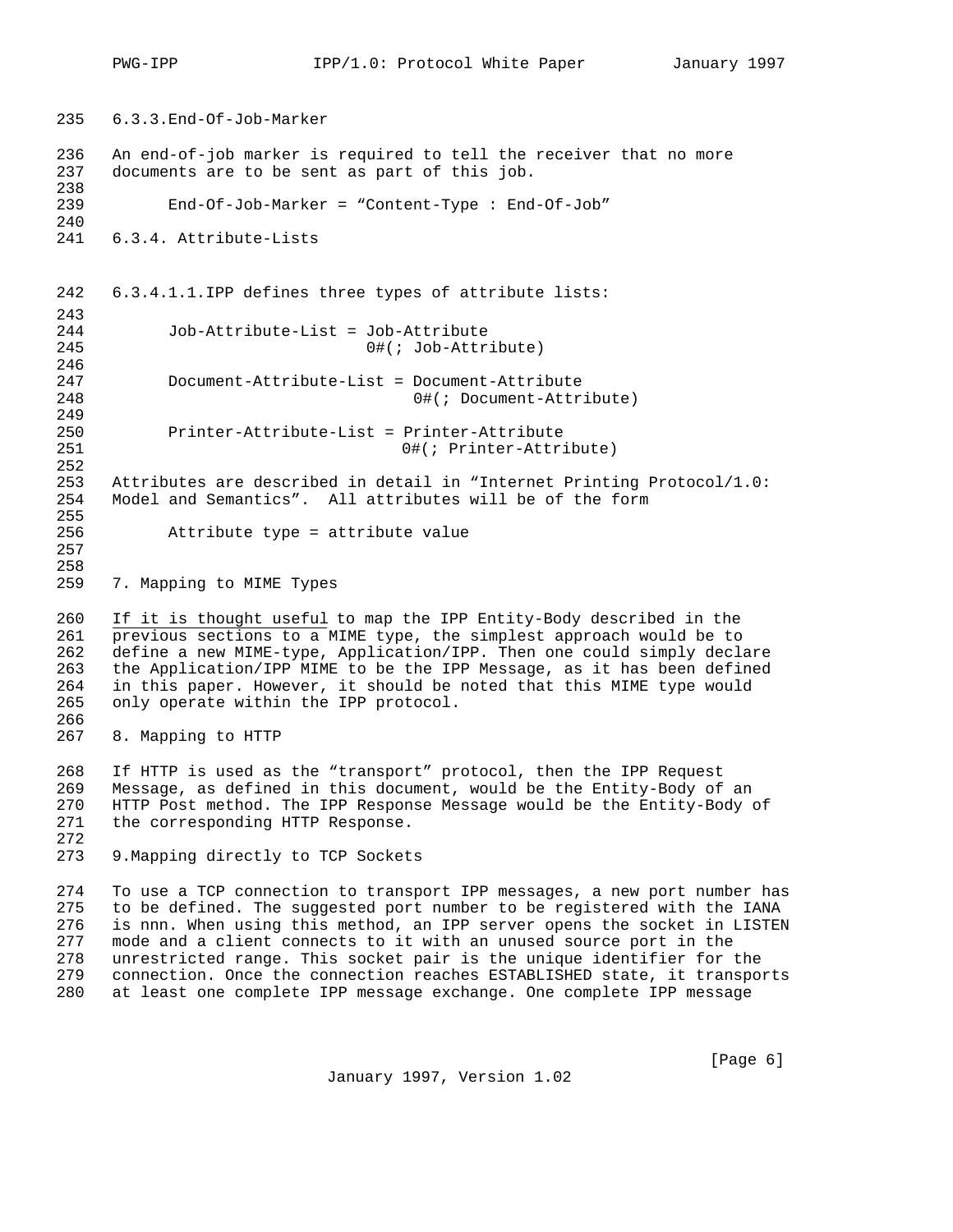281 exchange is defined by one Request-Message followed by one Response-282 Message. A multi-segment print message, terminated by an End-of-Job 283 Marker, is treated as one request. After the exchange the TCP connection<br>284 can be disconnected by the server but may stay up to support further can be disconnected by the server but may stay up to support further 285 transactions. An idle timer of nn minutes must be used to terminate the 286 connection if the option of keeping it open is used. connection if the option of keeping it open is used.

287<br>288 10. Example flows

289 Several examples will be shown to illustrate the use of the protocol as 290 defined in this section. Only the IPP operations and the contents of the 291 entity-bodies will be shown in these scenarios. entity-bodies will be shown in these scenarios.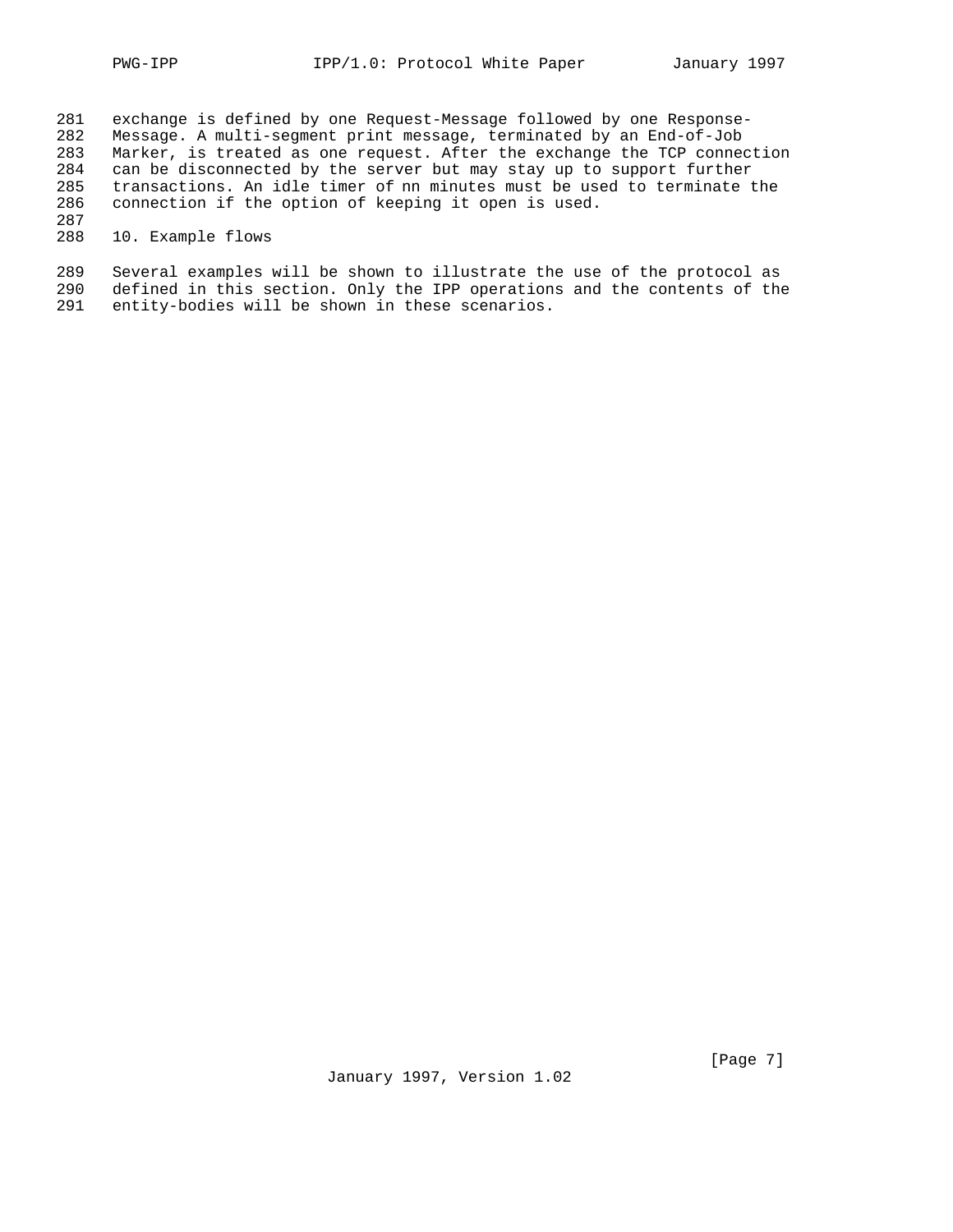292 293 10.1.1. Scenario 1

294 In this scenario, a client sends a print job stored as a complete file 295 to an IPP printer implemented in a server. The server is capable of 296 spooling jobs. The job contains a single document which is received by<br>297 the server with no error and is queued for printing at a later time. the server with no error and is queued for printing at a later time. 298<br>299 299 Client Server Server Server Server Server Server Server Server Server Server Server Server Server Server Server Server Server Server Server Server Server Server Server Server Server Server Server Server Server Server S 300 301 ---------------------------------------------------------- > Print IPP/1.0  $\qquad \qquad ;$  Request-Line 303 Content-Segment-Flag : only<br>304 Content-Response-Required-Flag 304 Content-Response-Required-Flag : Yes 305 Content-Type : IPP-Print-Job ; Print Job Marker 306 <Job-Attribute-List> 307 Content-Type : IPP-Document ; Document Marker 308 <Document-Attribute-List> 309 Content-Type : Adobe/Postscript/2.0 310 Content-Length : 12,150 311 <12,150 bytes of Postscript data> 312 Content-Type : End of Job ; End of job Marker 313 314 315 < ----------------------------------------------------------- 316 IPP/1.0 2xx Job Received and Queued 317 Current-job-state = processing ;attribute-list 318 Job-Identifier = 12 319

January 1997, Version 1.02

[Page 8]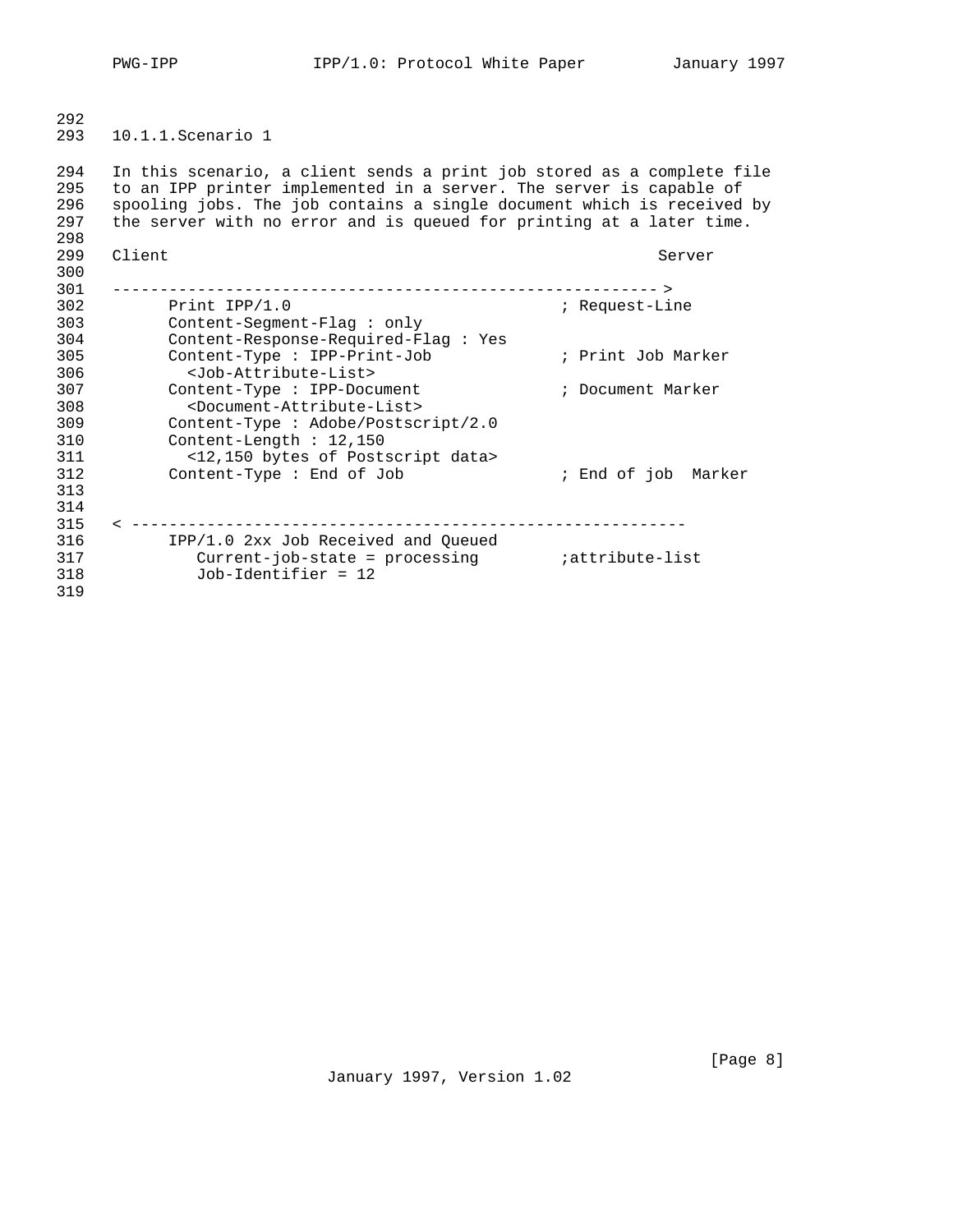PWG-IPP 1997 IPP/1.0: Protocol White Paper January 1997

320<br>321 321 10.1.2. Scenario 2

322 This case is identical to scenario #1, except that the request is<br>323 invalid for some reason. An error response is returned. invalid for some reason. An error response is returned. 324

| Client                                              | Server              |
|-----------------------------------------------------|---------------------|
|                                                     |                     |
| ------------                                        |                     |
| $Print$ $IPP/1.0$                                   | ; Request-Line      |
| $Content-Sequence-Flag: only$                       |                     |
| Content-Response-Required-Flaq: Yes                 |                     |
| Content-Type : IPP-Print-Job                        | ; Print-Job Marker  |
| <job-attribute-list></job-attribute-list>           |                     |
| Content-Type : IPP-Document                         | ; Document-Marker   |
| <document-attribute-list></document-attribute-list> |                     |
| Content-Type : Adobe/Postscript/2.0                 |                     |
| Content-Length $: 12,150$                           |                     |
| <12,150 bytes of Postscript data>                   |                     |
| Content-Type : End of Job                           | ; End of job marker |
|                                                     |                     |
|                                                     |                     |
|                                                     |                     |
| $IPP/1.0$ 4xx Invalid Request                       |                     |
|                                                     |                     |
|                                                     |                     |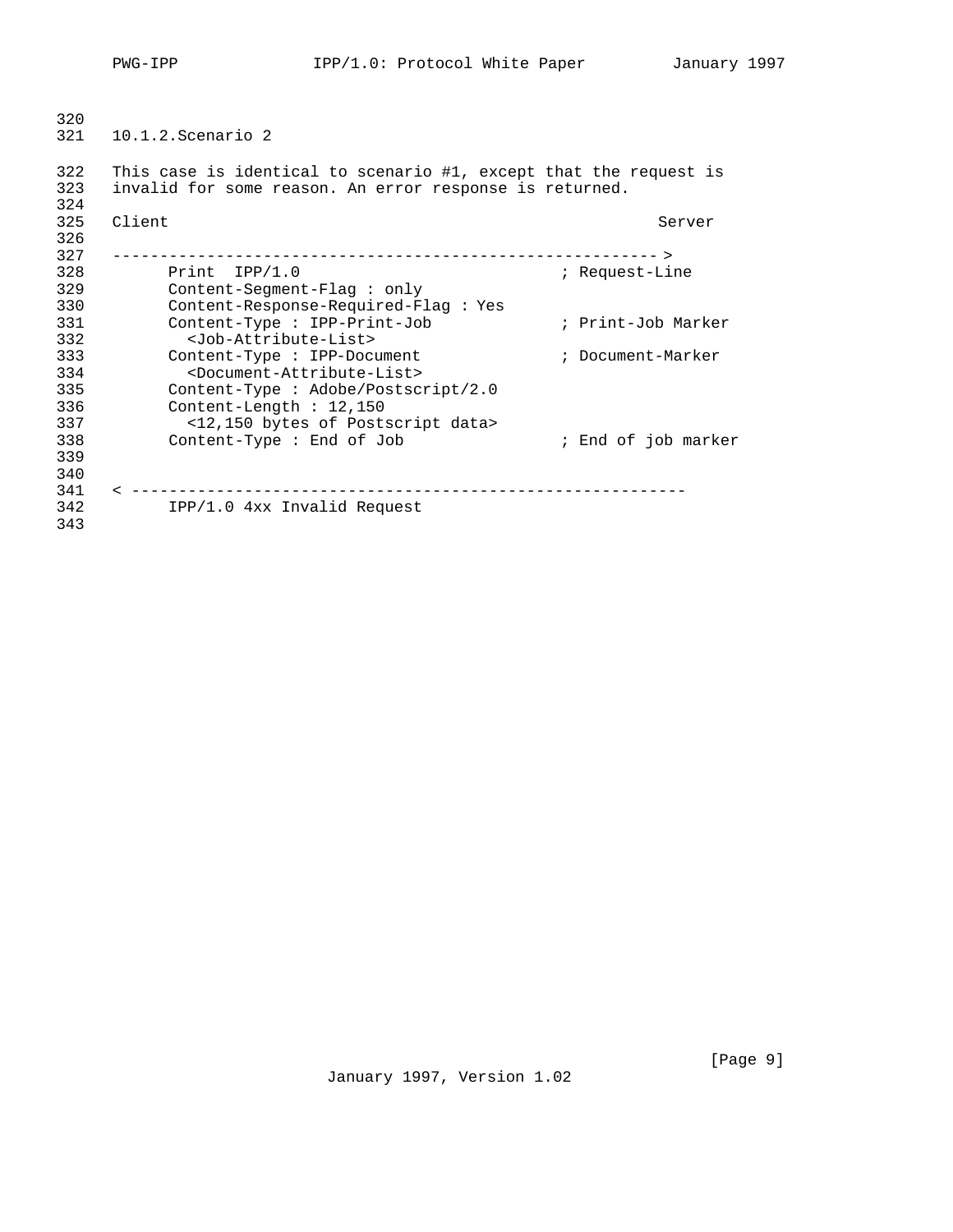PWG-IPP **IPP/1.0:** Protocol White Paper January 1997

 10.1.3. Scenario 3

 This case is identical to scenario #1 except that the document to be printed is being sent a piece at a time. In this case, the driver generates 4K segments. This requires 2 segments of 4K each and a final segment of 3,958 bytes (total = 12,150 bytes). Since the server can spool the data, it is not necessary to ask for a response on each segment. 353 Client Server Server Server Server Server Server Server Server Server Server Server Server Server Server Server ---------------------------------------------------------- > 356 Print IPP/1.0 ; Request-Line Content-Segment-Flag : first Content-Response-Required-Flag : no Content-Sequence-Number : 1 Content-Type : IPP-Print-Job ; Print-Job Marker 361 <Job-Attribute-List> 362 Content-Type : IPP-Document<br>363 <br/>
<br/>Document-Attribute-List><br>363 <br/>
<br/>
<br/>
<br/>
<br/>
<br/>
<br/>
<br/>
<br/>
<br/>
<br/>
<br/>
<br/>
<br/>
<br/>
<br/>
<br/>
<br/>
<br/>
<br/>
<br/>
<br/>
<br/>
<br/>
<b 363 <Document-Attribute-List> Content-Type : Adobe/Postscript/2.0 Content-Length : 4096 366 <4096 bytes of Postscript data> ---------------------------------------------------------- > 369 Print IPP/1.0 Content-Segment-Flag : middle Content-Response-Required-Flag : no Content-Sequence-Number : 2 Content-Type : Adobe/Postscript/2.0 Content-Length : 4096 375 <4096 bytes of Postscript data> ---------------------------------------------------------- > 378 Print IPP/1.0 Content-Segment-Flag : last Content-Response-Required-Flag : yes Content-Sequence-Number : 3 Content-Type : Adobe/Postscript/2.0 Content-Length : 3958 384 <3958 bytes of Postscript data> 385 Content-Type : End of Job ; End of job marker < ----------------------------------------------------------- IPP/1.0 2xx Job Received and Queued Current-job-state = processing ; Attribute-list Job-Identifier = 12 

January 1997, Version 1.02

[Page 10]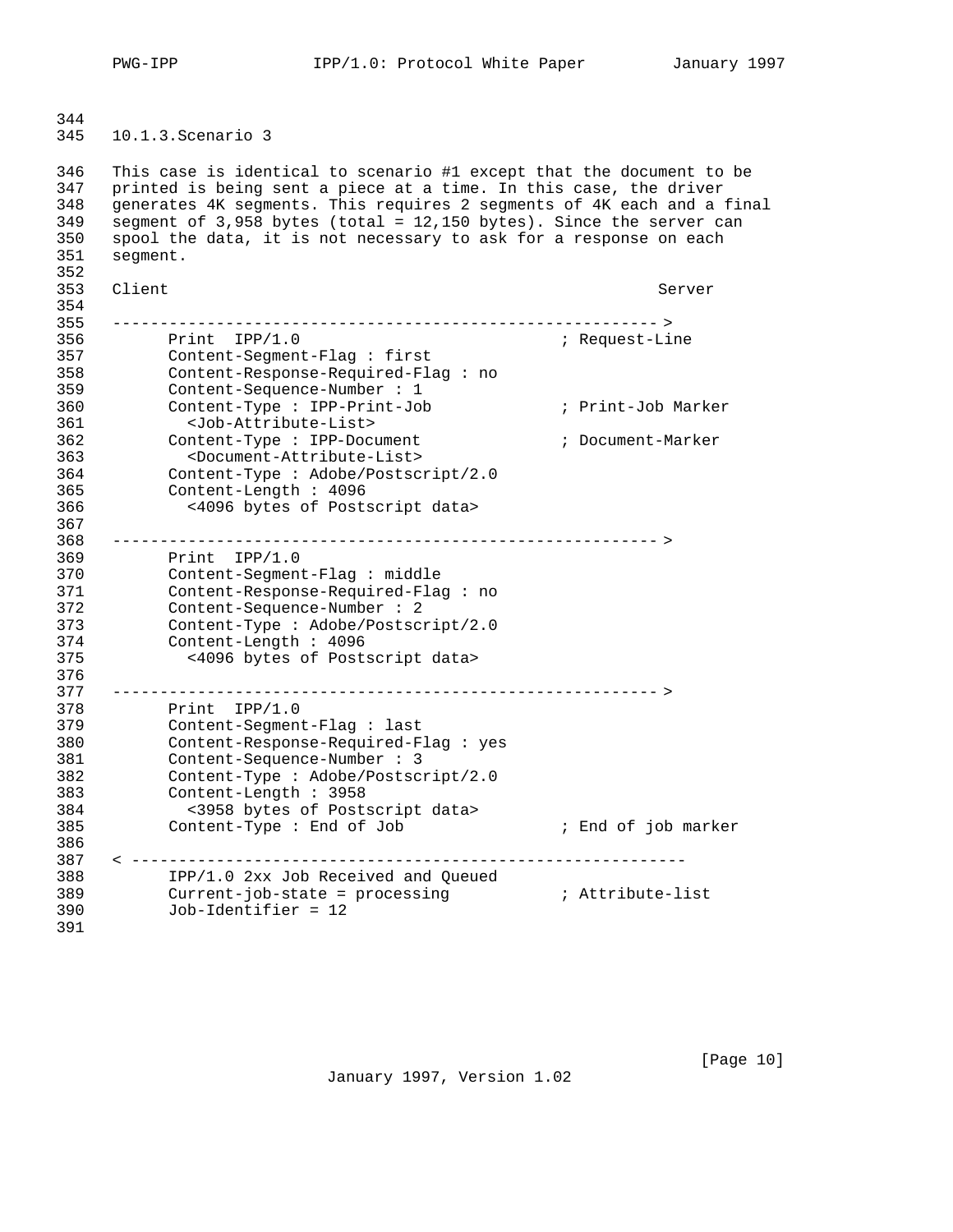10.1.4. Scenario 4

 This case is identical to the previous one except that the first segment contains a syntax error and cannot be processed. Since Content-Response- Required is set to NO, a response to the first segment is sent asynchronously. The server flushes any subsequently received segments. The client cannot recover so terminates the job with an end-of-job marker. 399<br>400 400 Client Server Server Server Server Server Server Server Server Server Server Server Server Server Server Server Server Server Server Server Server Server Server Server Server Server Server Server Server Server Server S ---------------------------------------------------------- > 403 Print IPP/1.0<br>404 Content-Segment-Flag : first 704 (Content-Segment-Flag : first Content-Segment-Flag : first Content-Response-Required-Flag : no Content-Sequence-Number : 1 Content-Type : IPP-Print-Job ; Print-Job Marker 408 <Job-Attribute-List> 409 Content-Type : IPP-Document ; Document-Marker 410 <Document-Attribute-List> 411 Content-Type : Adobe/Postscript/2.0<br>412 Content-Length : 4096 Content-Length : 4096 413 <4096 bytes of Postscript data> ---------------------------------------------------------- > 416 Print IPP/1.0 Content-Segment-Flag : middle Content-Response-Required-Flag : no Content-Sequence-Number : 2 420 Content-Type : Adobe/Postscript/2.0<br>421 Content-Length : 4096 Content-Length : 4096 422 <4096 bytes of Postscript data> < --------------------------------------------------------- IPP/1.0 4xx Client syntax error Content-Sequence-Number : 1 ----------------------------------------------------------- > 429 Print IPP/1.0 Content-Segment-Flag : last Content-Response-Required-Flag : yes Content-Sequence-Number : 3 Content-Type : End-Of-Job < ----------------------------------------------------------- IPP/1.0 2xx Job Terminated 

January 1997, Version 1.02

[Page 11]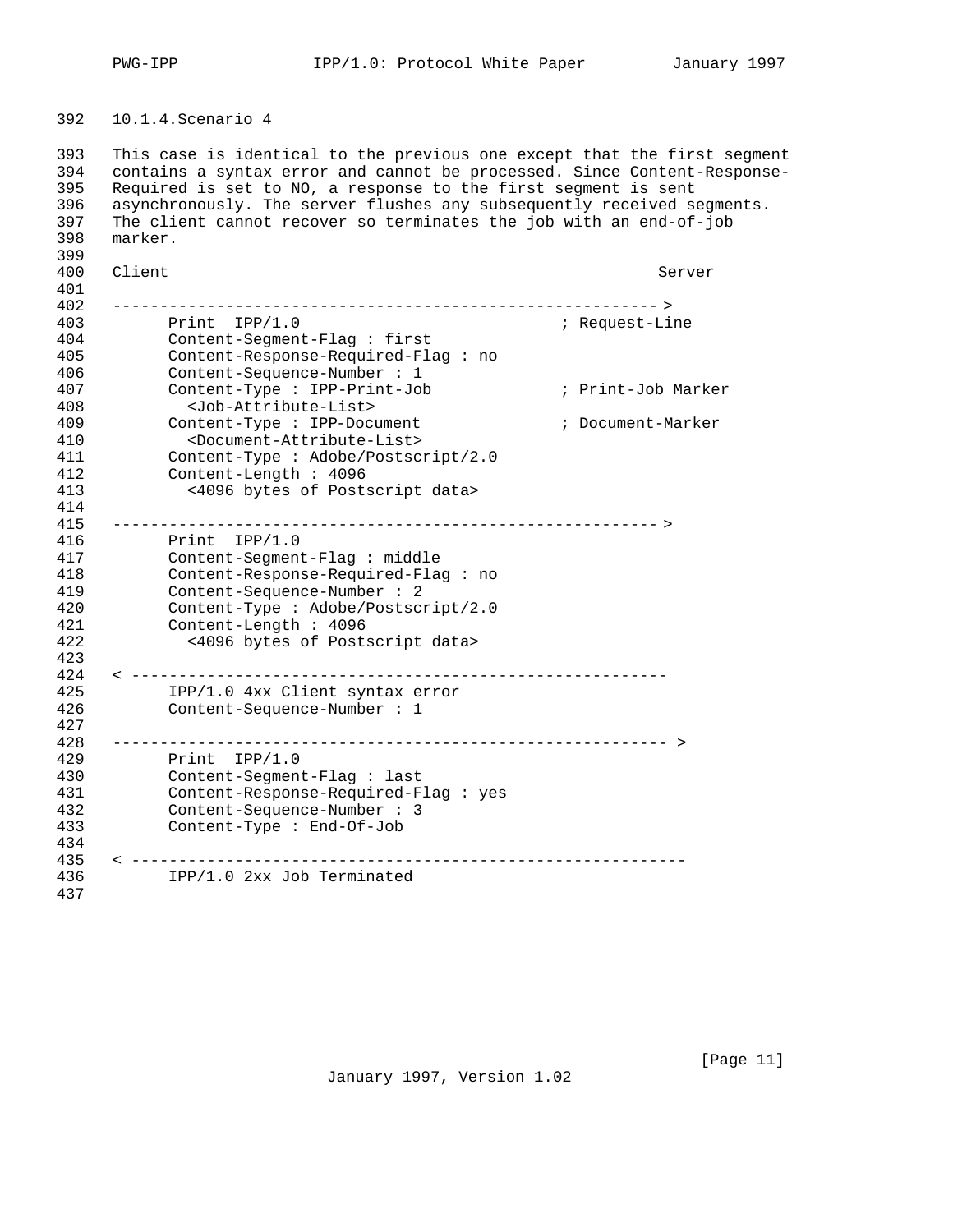10.1.5.Scenario 5

439 The client knows the Printer is not capable of spooling the print job<br>440 before starting to print. The client therefore will ask for a response before starting to print. The client therefore will ask for a response on each message. In this case a printer jam occurs The client can receive the second message, but cannot continue printing. The client responds with last segment containing an End-of-Job Marker, which terminates the job. 445<br>446 Client Server ----------------------------------------------------------- > 449 Print IPP/1.0 ; Request-Line Content-Segment-Flag : first Content-Response-Required-Flag : Yes Content-Sequence-Number : 1 Content-Type : IPP-Print-Job ; Print-Job Marker 454 <Job-Attribute-List> 455 Content-Type : IPP-Document ; Document-Marker 456 <Document-Attribute-List> Content-Type : Adobe/Postscript/2.0 Content-Length : 4096 459 <4096 bytes of Postscript data> < ----------------------------------------------------------- IPP/1.0 2xx Segment Received and Printing 463 Content-Sequence-Number : 1 464 Current-job-state = printing ---------------------------------------------------------- > 467 Print IPP/1.0<br>468 Content-Segment Content-Segment-Flag : middle Content-Response-Required-Flag : Yes Content-Sequence-Number : 2 Content-Type : Adobe/Postscript/2.0 Content-Length : 4096 473 <4096 bytes of Postscript data> < ----------------------------------------------------------- IPP/1.0 3xx = Segment Received, cannot print 477 Content-Sequence-Number : 2 478 Current-printer-state = printer-jammed ------------------------------------------------------------- > Print IPP/1.0 Content-Segment-Flag : last Content-Response-Required-Flag : Yes Content-Sequence-Number : 3 Content-Type : End of Job < ------------------------------------------------------------ IPP/1.0 2xx job Terminated

January 1997, Version 1.02

[Page 12]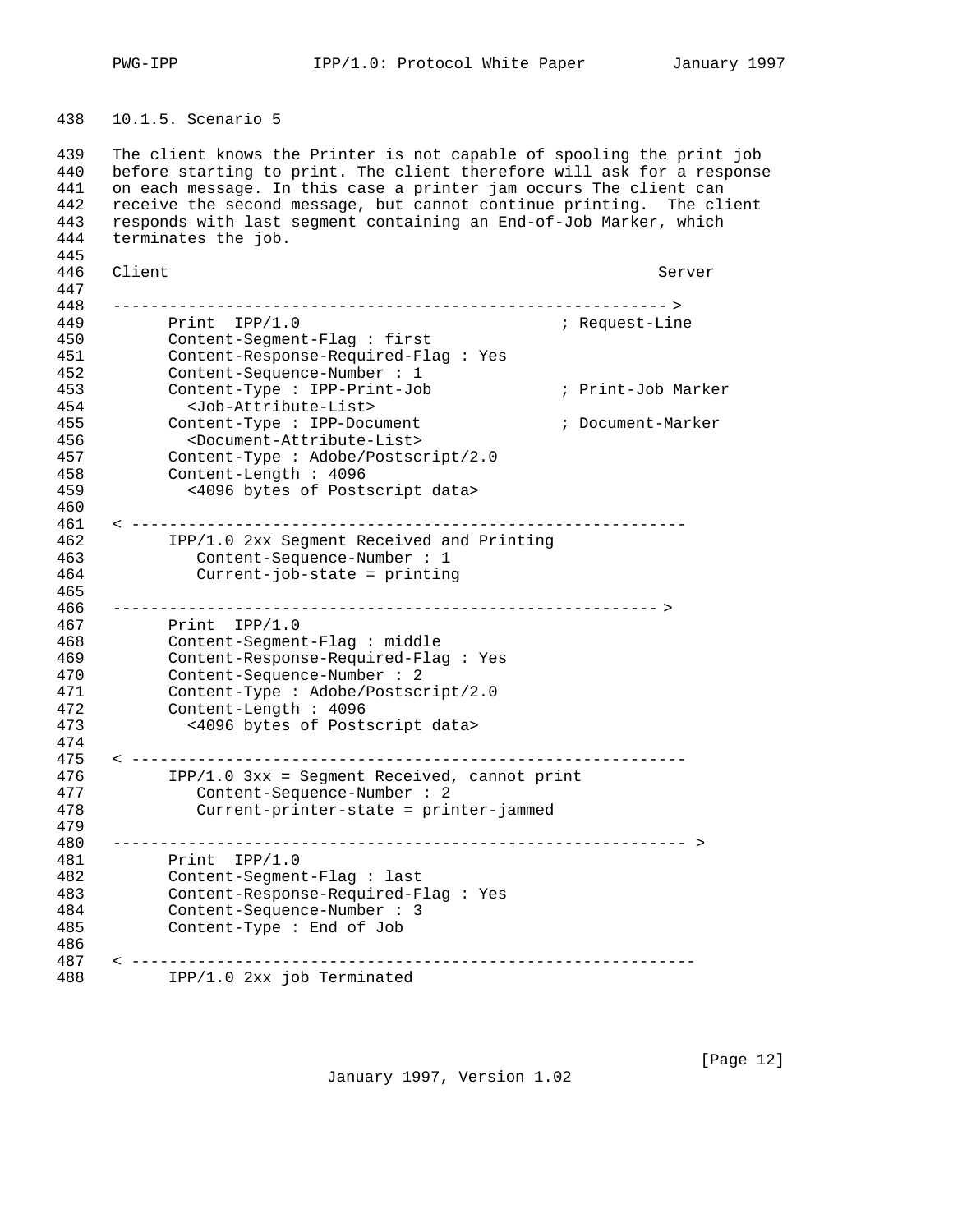10.1.6.Scenario 6

 This scenario is identical to the previous one, except that the end-user walks to the printer and clears the jam. The client starts transmitting at the next unsent document-part. The Printer must recover any pages not printed in the last document-part it received. 495 Client Server Server Server Server Server Server Server Server Server Server Server Server Server Server Server Server Server Server Server Server Server Server Server Server Server Server Server Server Server Server S 496<br>497 ----------------------------------------------------------- > 498 Print IPP/1.0<br>499 Content-Segment-Flag : first and the Request-Line Content-Segment-Flag : first Content-Response-Required-Flag : Yes Content-Sequence-Number : 1 Content-Type : IPP-Print-Job ; Print-Job Marker 503 <Job-Attribute-List> 504 Content-Type : IPP-Document ; Document-Marker 505 <Document-Attribute-List> Content-Type : Adobe/Postscript/2.0 Content-Length : 4096 508 <4096 bytes of Postscript data> < ----------------------------------------------------------- IPP/1.0 2xx Segment received and printing 512 Content-Sequence-Number : 1 513 Current-job-state = printing ---------------------------------------------------------- > Print IPP/1.0 518 Content-Segment-Flag : middle<br>519 Content-Response-Required-Flag 519 Content-Response-Required-Flag : Yes<br>520 Content-Sequence-Number : 2 Content-Sequence-Number : 2 Content-Type : Adobe/Postscript/2.0 Content-Length : 4096 523 <4096 bytes of Postscript data> < ----------------------------------------------------------- IPP/1.0 3xx Segment received, cannot print 527 Content-Sequence-Number : 2 528 Current-printer-state = printer-jammed 529<br>530 ------------------------------------------------------------- > Print IPP/1.0 Content-Segment-Flag : last Content-Response-Required-Flag : Yes Content-Sequence-Number : 3 Content-Type : Adobe/Postscript/2.0 Content-Length : 3958 537 <43958 bytes of Postscript data> Content-Type : End of Job 

January 1997, Version 1.02

[Page 13]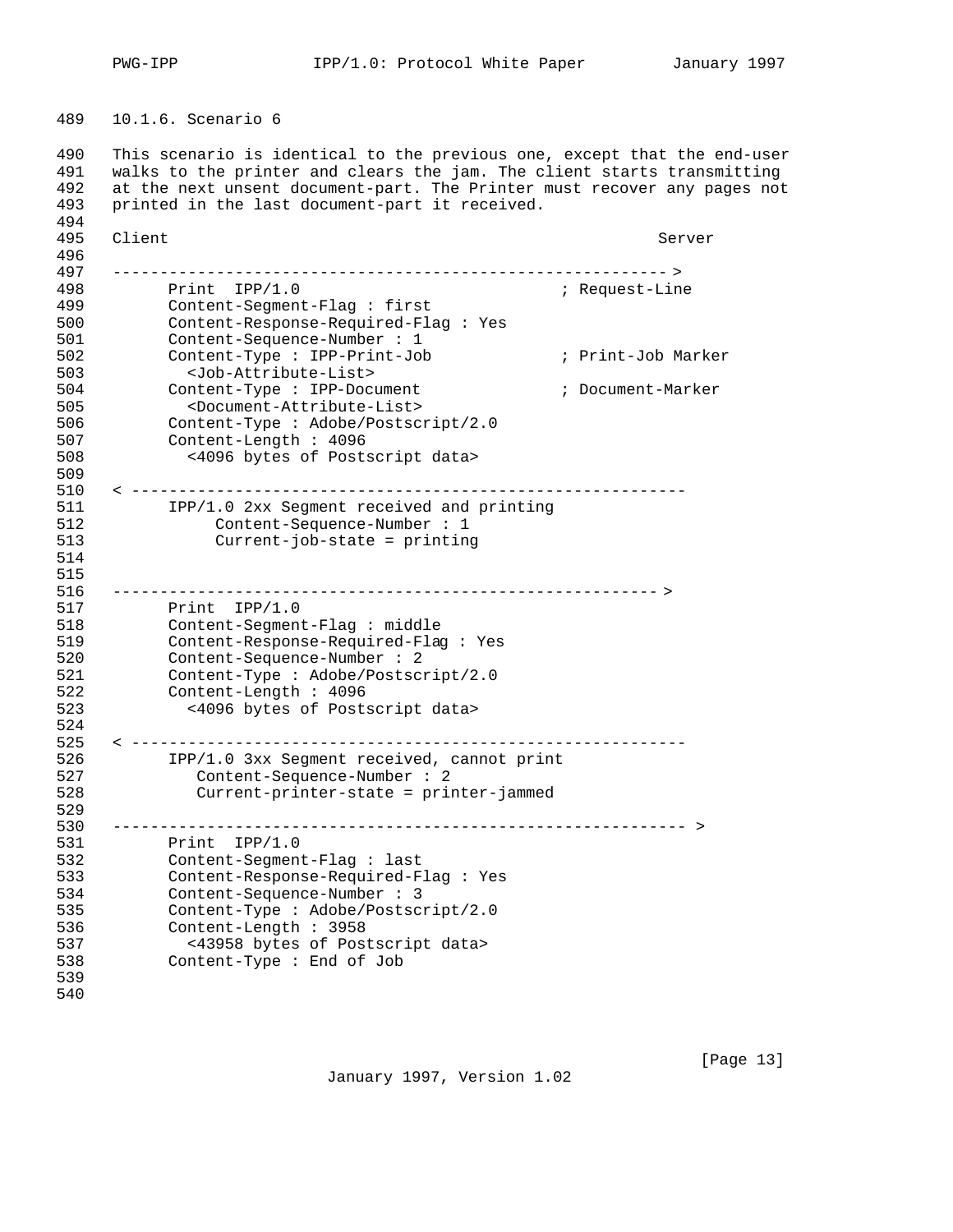| 542 | $IPP/1.0$ $2xx =$ Seqment received and printing |
|-----|-------------------------------------------------|
| 543 | $Content-Sequence-Number: 3$                    |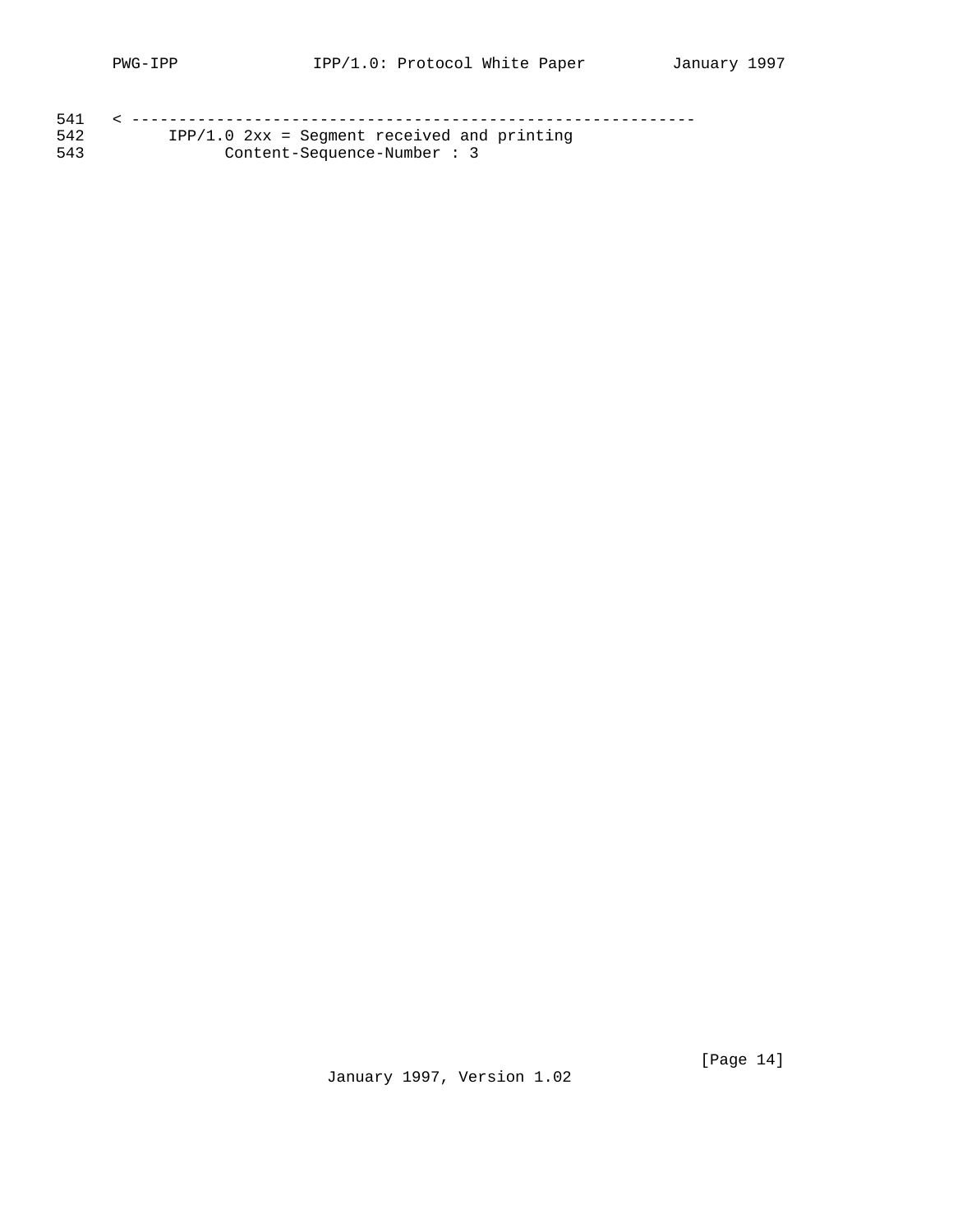10.1.7.Scenario 7

 In this scenario, the client send a print job containing two documents to the Printer. The Job is sent as one IPP Message. It is spooled on the Printer. 

| 549 | Client                                              | Server              |
|-----|-----------------------------------------------------|---------------------|
| 550 |                                                     |                     |
| 551 |                                                     |                     |
| 552 | Print $IPP/1.0$                                     | ; Request-Line      |
| 553 | $Content-Segment-Flag: only$                        |                     |
| 554 | Content-Response-Required-Flag : Yes                |                     |
| 555 | Content-Type : IPP-Print-Job                        | ; Print Job Marker  |
| 556 | <job-attribute-list></job-attribute-list>           |                     |
| 557 | Content-Type : IPP-Document                         | ; Document Marker   |
| 558 | <document-attribute-list></document-attribute-list> |                     |
| 559 | Content-Type : Adobe/Postscript/2.0                 |                     |
| 560 | Content-Length $: 12,150$                           |                     |
| 561 | <12,150 bytes of Postscript data>                   |                     |
| 562 | Content-Type : $HP/PCL/5e$                          |                     |
| 563 | Content-Length: 3,568                               |                     |
| 564 | $<$ 3,568 bytes of PCL/5e>                          |                     |
| 565 | Content-Type : End of Job                           | ; End of job Marker |
| 566 |                                                     |                     |
| 567 |                                                     |                     |
| 568 |                                                     |                     |
| 569 | IPP/1.0 2xx Job received and Queued                 |                     |
| 570 | $Current-job-state = processing$                    |                     |
| 571 | $Job-Identifier = 12$                               |                     |
| 572 |                                                     |                     |

January 1997, Version 1.02

[Page 15]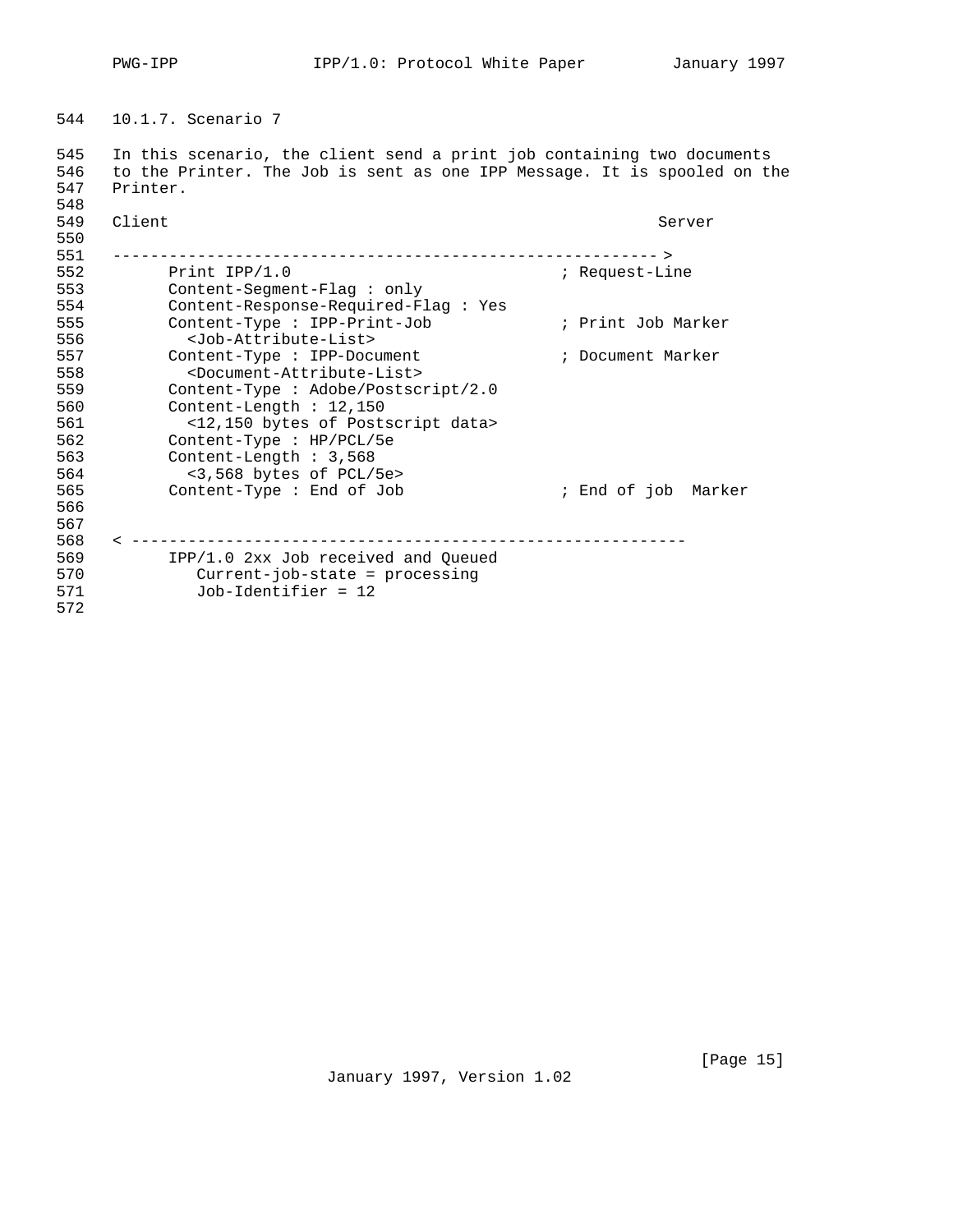PWG-IPP **IPP/1.0:** Protocol White Paper January 1997

10.1.8.Scenario 8

574 This scenario is identical to the previous one, except that the<br>575 documents are generated on the fly, in 4K blocks. documents are generated on the fly, in 4K blocks. 

 578 Client Server Server Server Server Server Server Server Server Server Server Server Server Server Server Server Server Server Server Server Server Server Server Server Server Server Server Server Server Server Server S 579<br>580 ---------------------------------------------------------- > ; Request-Line Content-Segment-Flag : first Content-Response-Required-Flag : no Content-Sequence-Number : 1 Content-Type : IPP-Print-Job ; Print Job Marker 586 <Job-Attribute-List> 587 Content-Type : IPP-Document ; Document Marker 588 <Document-Attribute-List> Content-Type : Adobe/Postscript/2.0 Content-Length : 4096 591 <4096 bytes of Postscript data> 592<br>593 ------------------------------------------------------------- > 594<br>595 595 Client Print IPP/1.0 (a) in Request-Line Content-Segment-Flag : middle Content-Response-Required-Flag : no Content-Sequence-Number : 2 Content-Type : Adobe/Postscript/2.0 Content-Length : 4096 601 <4096 bytes of Postscript data> 602<br>603 ---------------------------------------------------------- > Print IPP/1.0 ; Request-Line Content-Segment-Flag : middle Content-Response-Required-Flag : no Content-Sequence-Number : 3 Content-Type : Adobe/Postscript/2.0 Content-Length : 3958 611 <3958 bytes of Postscript data> ----------------------------------------------------------- > Print IPP/1.0 ; Request-Line Content-Segment-Flag : last Content-Response-Required-Flag : yes Content-Sequence-Number : 4 Content-Type : IPP Document ; Document Marker 620 <Document-Attribute-List> Content-Type : HP/PCL/5e Content-Length : 3568 623 <3568 bytes of PCL/5e data> Content-Type : End of Job

January 1997, Version 1.02

[Page 16]